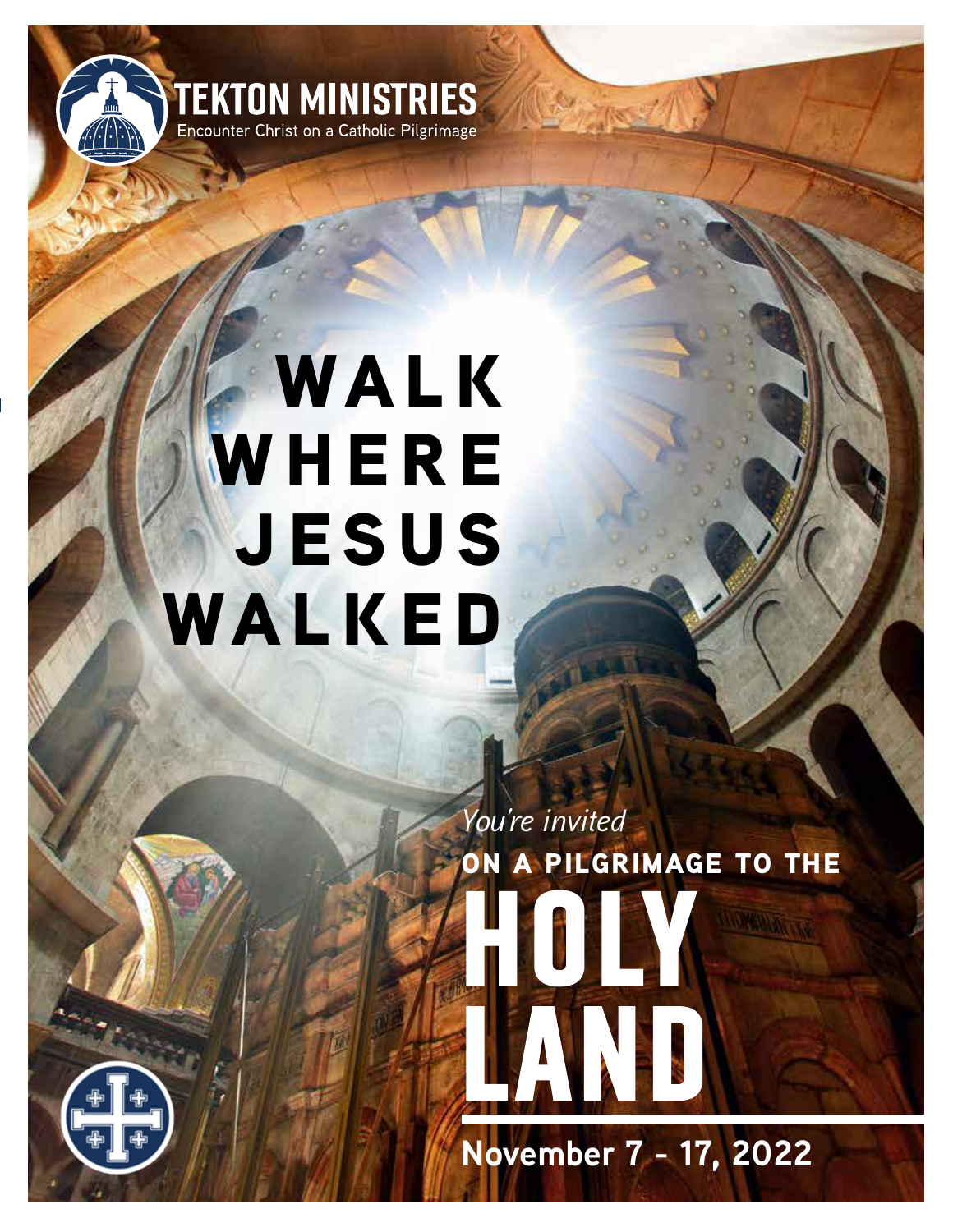## a truly catholic pilgrimage

**Tekton Ministries** *has been leading Catholic pilgrimages to the Holy Land for more than 20 years. Working closely with your priest to create thoughtfully planned itineraries, we help make the Catholic faith more tangible to your daily life by taking you where the seeds of Catholicism were first planted to be spread across the world. Although we visit more than 50 sites in this holy and historic region, daily Mass and time for prayerful reflection are important parts of each day's experience.*

*We use only experienced Christian or Catholic guides, so you receive truthful explanations of scripture and the places we encounter. When the disciple Philip asked the Eunuch (who was reading Isaiah) if he understood what he was reading, the man responded, "How can I, unless someone guides me?" (Acts 8:35) Just as Philip guided the Eunuch with "the good news of Jesus," your Tekton pilgrimage will guide you into a deeper understanding of the Scriptures. Our prayers, service, and love of our Lord go with you.*

#### l **Day 1 - Monday, November 7** *Depart USA*

Our pilgrimage begins today as we depart on our flight to Israel. Meals and drinks served aloft.

l **Day 2 - Tuesday, November 8** *Arrive Tel Aviv / Netanya*

After arrival at Ben Gurion Airport in Tel Aviv, our immersion in ancient Israel where Christ walked begins. We will be met by our guide who will guide us through the Holy Land and make the scripture come alive as we follow in the footsteps of Jesus. Stay overnight in the Mediterranean city of Netanya. *(D, Mass)*

#### l **Day 3 - Wednesday, November 9**

*Netanya / Caesarea Maritime / Haifa / Mt. Carmel / Tiberias* Set out for a morning drive along the Mediterranean Coast to Caesarea, the capital of the Roman Procurators of Judea where St. Peter preached, and St. Paul was imprisoned for two years. We will visit the Roman Theater and the Crusader's Moat and see the stunning architecture and art of the Byzantine Churches. This afternoon we will enter the port city of Haifa to ascend Mt. Carmel, the sacred mountain where the Prophet Elijah contested 450 prophets of Baal proclaiming "The Lord, He is God," and Elisha, his disciple, took refuge. We will visit Stella Maris, the church dedicated to the Blessed Virgin Mary as Star of the Sea, located near the cave in which Elijah lived. We then continue along our way to our hotel in Tiberias, our home base for the next three nights. *(B, D, Mass)*



#### l **Day 4 - Thursday, November 10** *Tiberias – Cana / Nazareth / Mt. Tabor*

We drive to Cana in Galilee to pray where Jesus performed his first miracle, at the request of his mother, Mary, turning the water into wine. The Catholic Church points to this miracle as

establishing the Sacrament of Marriage. If you wish, you may renew your wedding vows here as a lasting remembrance of this holy site. Afterwards, travel a short distance to Nazareth, the childhood home of Jesus. Explore the Church of the Annunciation that holds the Cave of the Annunciation just behind the altar. This is the actual room where Gabriel appeared to Mary and "The Word was made flesh." (John 1:14.). See St. Joseph's Carpentry Shop, where the foster father of Jesus worked, and Mary's Well, where the Virgin Mary drew water with her Son for their daily living. We will take our last excursion of the day to the summit of Mt. Tabor, the site of the Transfiguration and the culminating point of Christ's public life. Christ revealed his divinity here to three of his apostles as he spoke with the prophets Moses and Elijah (Matthew 17). *(B, D, Mass)*

#### l **Day 5 - Friday, November 11**

*Tiberias - Magdala / Tabgha / Capernaum / Mount of Beatitudes* This morning we visit Magdala, birthplace of Mary Magdalene, known as "the Apostle to the Apostles," where we will visit the chapel and surrounding ruins. Then enjoy a scenic morning boat ride across the Sea of Galilee, the setting of many moments in Christ's life. We will visit the Church of Peter's Primacy on the shores of Galilee. A rock at the center of the Church is believed to be the actual table where the Apostles ate breakfast with Christ after His Resurrection. It is where Peter's role as the Vicar of Christ was further established as Christ asked him to "Feed my sheep" (John 21:16). We continue to Capernaum - the center of Jesus's three-year public ministry where he called his first disciples, Peter, Andrew, James, John and Matthew. Here, Christ healed Peter's mother-in-law of a fever, brought a child back to life, cured a leper, healed the centurion's servant and cast out a demon from a young boy. We will visit the synagogue where Jesus taught and proceed to Tabgha, where we ponder the site where Jesus multiplied the loaves and fish to feed more than 5,000 people. (Luke 9:13) Our last site of this grace-filled day is the Mount of Beatitudes where Christ gave his famous Sermon on the Mount. We will have time for personal prayer and reflection here, along the shores of the Sea of Galilee. *(B, D, Mass)*



### l **Day 6 - Saturday, November 12**

*Tiberias / Jordan River / Jericho / Bethany / Jerusalem* We depart this morning from the region of Galilee and travel south through the Jordan River Valley to the traditional baptismal site of Jesus in the Jordan River. Renew your baptismal vows in the very river where Christ was baptized by John the Baptist (Mark 1:9). Ponder how the children of Israel crossed the River Jordan opposite Jericho when they came to the Promised Land. These are the waters the prophet Elijah divided and crossed with Elisha and in which Naaman the Syrian dipped seven times to cure his leprosy. Pilgrims come every year to immerse themselves in these holy waters. Journey into Jericho, the oldest known city in the Western world. In 1250 B.C., Joshua and the Israelites encircled the city, trumpets blasting, and the walls came tumbling down (Joshua 6). Jesus passed through Jericho on his way to Jerusalem. From Jericho we view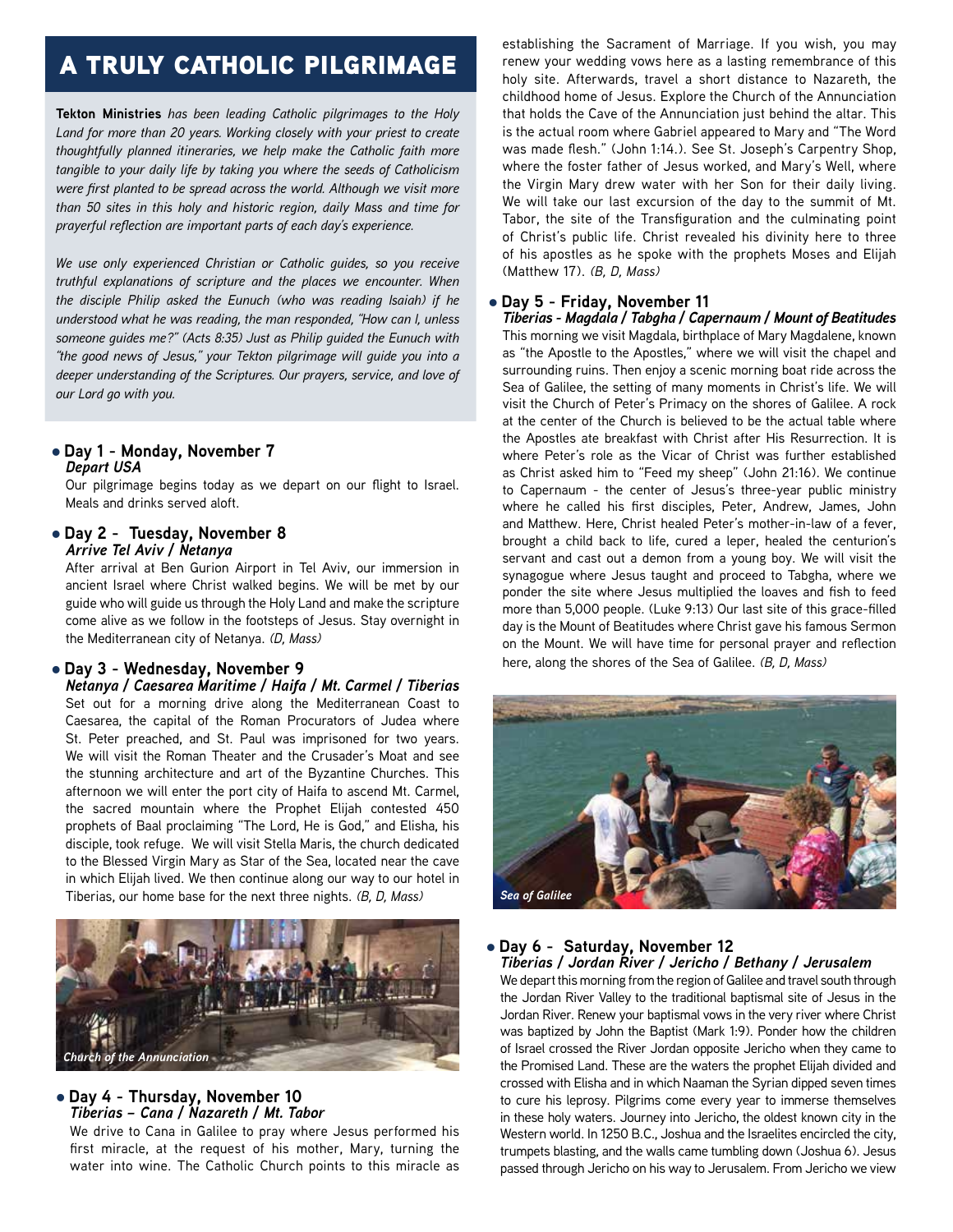the Mount of Temptation, where Jesus fasted and prayed for 40 days to resist the devil. Continue through the Judean Wilderness along the road Jesus mentioned in his parable of the Good Samaritan. We stop in Bethany to visit the House of Mary, Martha, and Lazarus, where Jesus often visited his friends, and the Tomb of Lazarus where Christ raised him from the dead. See the place where He revealed to Martha that He is "the Resurrection and the Life" (John 11). Then finish our day in Jerusalem, our home for the next five nights. *(B, D, Mass)*

#### l **Day 7 - Sunday, November 13**

#### *Jerusalem - Mount of Olives / Gethsemane / Ein Karem*

We will take a morning drive to the top of the Mount of Olives for a panoramic view of Jerusalem and visit two churches located on the mount: the Church of the Pater Noster, built over the caves where Jesus taught His disciples how to pray the "Our Father," and Ascension Chapel, the site from which Jesus ascended into Heaven. Descend the mount on the path Christ walked on the "Palm Sunday Road" to Dominus Flevit, where He wept over Jerusalem and her future destruction. Then enter into the Garden of Gethsemane where Christ had His agony and was betrayed. Here we will pray in the Church of All Nations at the Rock of Agony, the very rock where Christ prayed and sweated blood before He was crucified. This afternoon we drive to Ein Karem, one of the most beautiful sites in the New City of Jerusalem where St. John the Baptist was born. Marvel at the Visitation Church where Mary proclaimed her service



to God in her Magnificat prayer and pray the Magnificat together in this holy site. *(B, D, Mass)*

#### l **Day 8 - Monday, November 14**

*Jerusalem - Old City of Jerusalem / Via Dolorosa / Holy Sepulchre* An exciting day awaits us as we explore Jerusalem further. We enter the Old City of Jerusalem through St. Stephen's Gate to visit the Church of St. Anne, where the Blessed Virgin Mary was born. Afterwards, see the Pool of Bethesda, where Jesus healed the paralytic man. Prayerfully walk the Via Dolorosa to the Church of the Holy Sepulchre and climb the steps up Mt. Calvary to pray at the site of the Crucifixion. Venerate the site where Jesus' body was anointed, the tomb where He was buried and rose from the dead and the Chapel of St. Helena where she found the true cross. Enjoy some prayerful time here before returning to our hotel. *(B, D, Mass)*

#### l **Day 9 - Tuesday, November 15**

#### *Jerusalem - Mt. Zion / Wailing Wall / Old City Jerusalem*

This morning, we head to Mt. Zion, where Christ celebrated the Last Supper with His Apostles in the Upper Room and instituted the Sacrament of the Eucharist. Together we journey to pray the Rosary at Dormition Abbey, the traditional site where Mary was assumed into heaven. Our final stop is at one of the most striking churches in Jerusalem –St. Peter in Gallicantu. A golden rooster sits atop, recalling the place where Peter denied Jesus three times (Matthew 26). This was the site of the palace of the high priest Caiaphas, where Jesus was brought to jail after His arrest and kept in the dungeon that sits underneath the Church. After lunch, we enter the Old City once more and visit the Wailing Wall, a solemn site for the Jewish people where prayers are inserted between the stones of the last remaining section of the Temple of Jerusalem which was destroyed by the Romans in 70 A.D. The rest of the afternoon is free to explore the Old City on our own. *(B, D, Mass)*

#### l **Day 10 - Wednesday, November 16**

*Jerusalem - Shepherd's Field / Bethlehem University / Bethlehem* Journey to one of the most joyous sites connected to the Holy Night Christ was born - the Shepherd's Fields outside of Bethlehem, marking the spot where the shepherds heard the chorus of angels proclaiming Jesus' birth. Continue on to Bethlehem University where we will have an opportunity to mingle with the local Christian Palestinian students and faculty over lunch. In the city of Bethlehem, meaning "House of Bread," we visit the Nativity Church that sits above the traditional Grotto of Jesus' Birth. Ponder the Manger, Grotto of St. Jerome and the Church of St. Catherine, the parish church for Bethlehem's Catholics. After some free time for personal prayer and shopping in Bethlehem, we return to Jerusalem. *(B, D, Mass)*

#### l **Day 11 - Thursday, November 17** *Jerusalem / Tel Aviv / USA*

Our time pondering the wonder and awe of the Holy Land comes to an end. We transfer to the airport in Tel Aviv to catch our return flight home. *(B)*

*B=Breakfast D=Dinner*

**lebanon** *\*Please note that all rates and services are subject to availability and confirmation.*

of the government-imposed social distancing restrictions which are currently in<br>place due to the COVID-19 pandemic. We cannot be held responsible for any increase of the government-imposed social distancing restrictions which are currently in *These rates are based upon an assumption that the situation in Israel will be free in these quoted rates in the event that government regulations are not relaxed or*  further restrictions are put in place due to the COVID-19 pandemic that may result *in increased operational costs.*